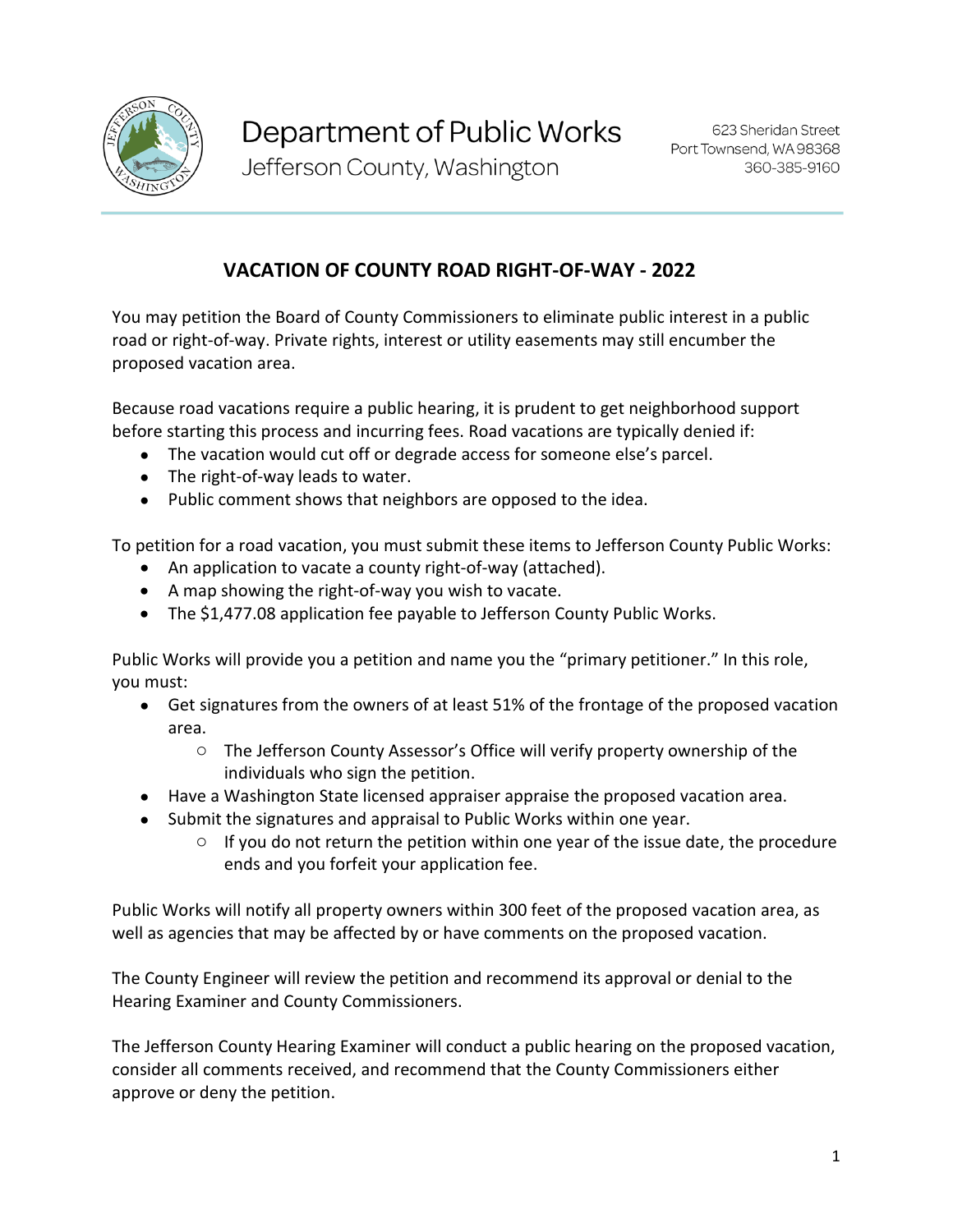The County Commissioners will review County Engineer and Hearing Examiner recommendations and vote to approve or deny the petition.

If approved, the County Commissioners will sign the vacation resolution. At this time, you must pay any outstanding costs plus half of the appraised value of the vacated property before the resolution is recorded. You must pay these costs within one year of the approved vacation.

If denied, you must pay any outstanding costs, i.e. postage, staff time, copy fees, filing fees and unpaid publication fees.

### **ROAD VACATION REVIEW CRITERIA – JCC 12.10.110**

Road vacation petitions shall be reviewed according to the following criteria:

- 1. The proposed road vacation *complies with the Jefferson County Comprehensive Plan* and any other applicable plans, policies, or ordinances.
- 2. *Roads should not be closed, vacated, or abandoned when land uses or development plans, or occurring patterns, indicate their usefulness for area circulation.* Prior to a vacation decision, an examination should be made of its probable effect on overall area circulation in the neighborhood. Single or multiple vacations should be considered a positive tool toward improving neighborhood circulation and accesses.
- 3. The effectiveness of fire, medical, law enforcement, or other *emergency services should not be impaired by the closure, vacation, or abandonment* of county roads. Appropriate authorities should be consulted with respect to this policy.
- 4. *Roads should not be closed, vacated, or abandoned when such routes can effectively be used for utility corridors.* Suitable utility easements could be retained as a means of satisfying this policy. Public and private utility companies and their plans should be consulted with respect to this policy. (In accordance with RCW 36.87.140, the Board of County Commissioners may retain an easement within the subject vacated area for the construction, repair, and maintenance of public utilities and services).
- 5. *Roads should not be closed, vacated, or abandoned when such routes can effectively be used for trails or pathways*. Suitable trail easements could be retained as a means of satisfying this policy. The Jefferson County Parks, Recreation, and Open Space Plan should be used as a guide to determine trail needs.
- 6. In compliance with RCW 36.87.130, *no county road or part thereof should be vacated that abuts on a body of salt or fresh water*, unless the vacation is to enable any public authority to acquire the vacated property for port purposes, boat moorage, or launching sites or for park, viewpoint, recreational, education, or other public purposes, or unless the property is zoned for industrial purposes.
- 7. The proposed vacation will *not land lock any parcel of property.*

To learn more about the laws governing the road vacation process, read Revised Code of Washington, Title 36, Chapter 87 at<http://apps.leg.wa.gov/rcw/default.aspx?cite=36.87> and Jefferson County Code, Title 12, Chapter 10 at [http://www.codepublishing.com/WA/JeffersonCounty/.](http://www.codepublishing.com/WA/JeffersonCounty/)